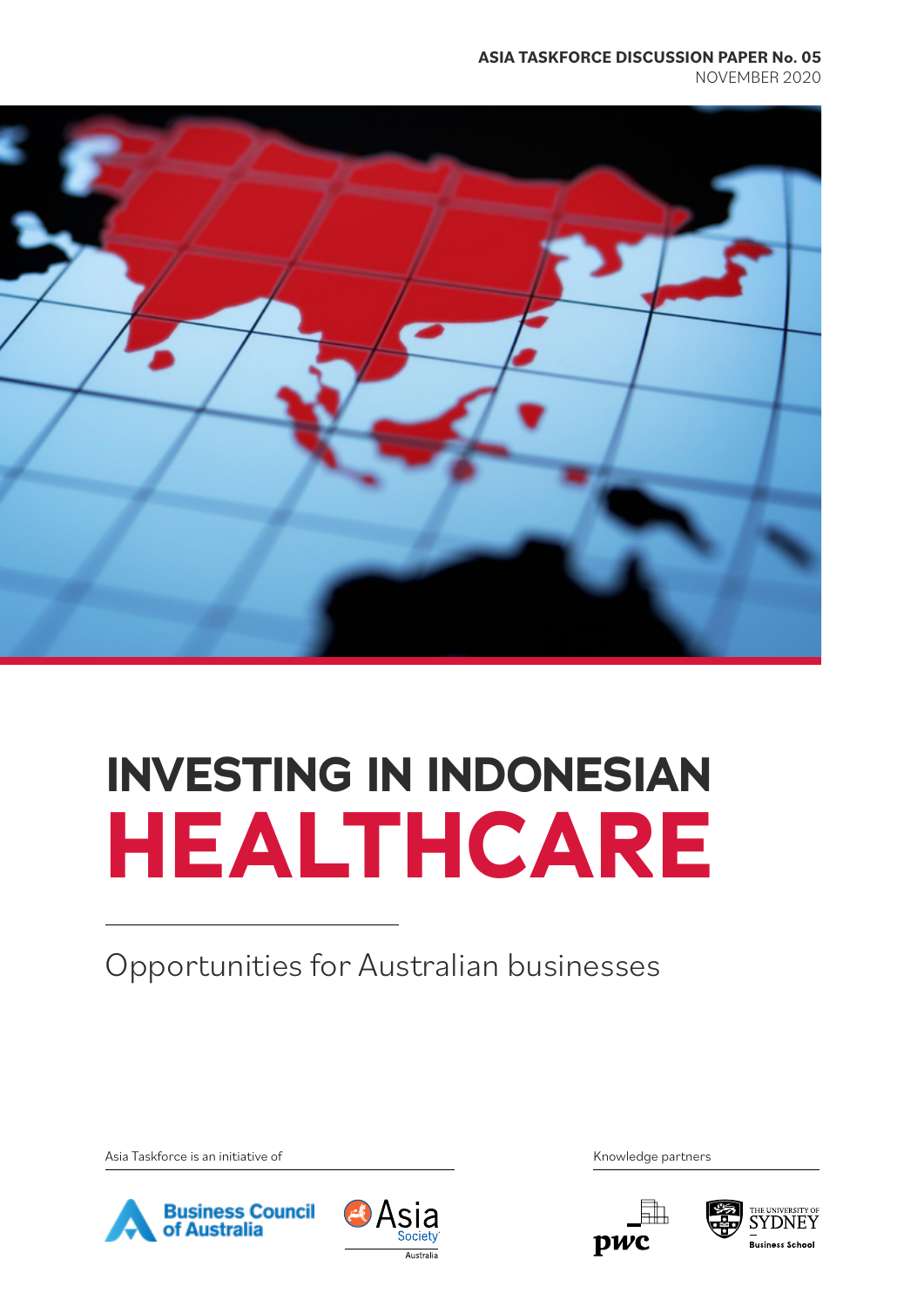### **BACKGROUND**

This Discussion Paper has been prepared as part of a series of short reports on specific topics identified by the Business Council of Australia and Asia Society Asia Taskforce (Taskforce) together with Knowledge Partners PwC Australia and the University of Sydney Business School, to supplement the findings and recommendations contained in the [Interim Report](https://asiasociety.org/sites/default/files/inline-files/Asia%20Taskforce%20Interim%20Report%20-%20A%20Second%20Chance.pdf). One of the objectives of the Taskforce was to identify specific industry sectors and countries where Australia has a comparative advantage and where there is local demand.

The paper is intended to contribute to a discussion about how Australian capability and talent can be involved in helping Indonesia reach its economic potential. It provides a starting point for Australian healthcare businesses to define the opportunities and, perhaps most importantly, illustrate how organisations can navigate the inevitable risks by bringing the 'Team Australia' approach outlined in the Interim Report to life.

#### **Key points:**

In this Discussion Paper we aim to:

- Draw attention to the opportunities that the Indonesian Healthcare sector presents
- Outline the role that foreign investment has played and will play in funding Indonesia's healthcare needs
- Identify several specific areas in healthcare where Australian companies have comparative advantages
- Highlight the role that technology can play in the delivery of the Indonesian Government's healthcare objectives
- Highlight case studies of the real-life experience of Australian companies which have successfully entered the Indonesian healthcare market.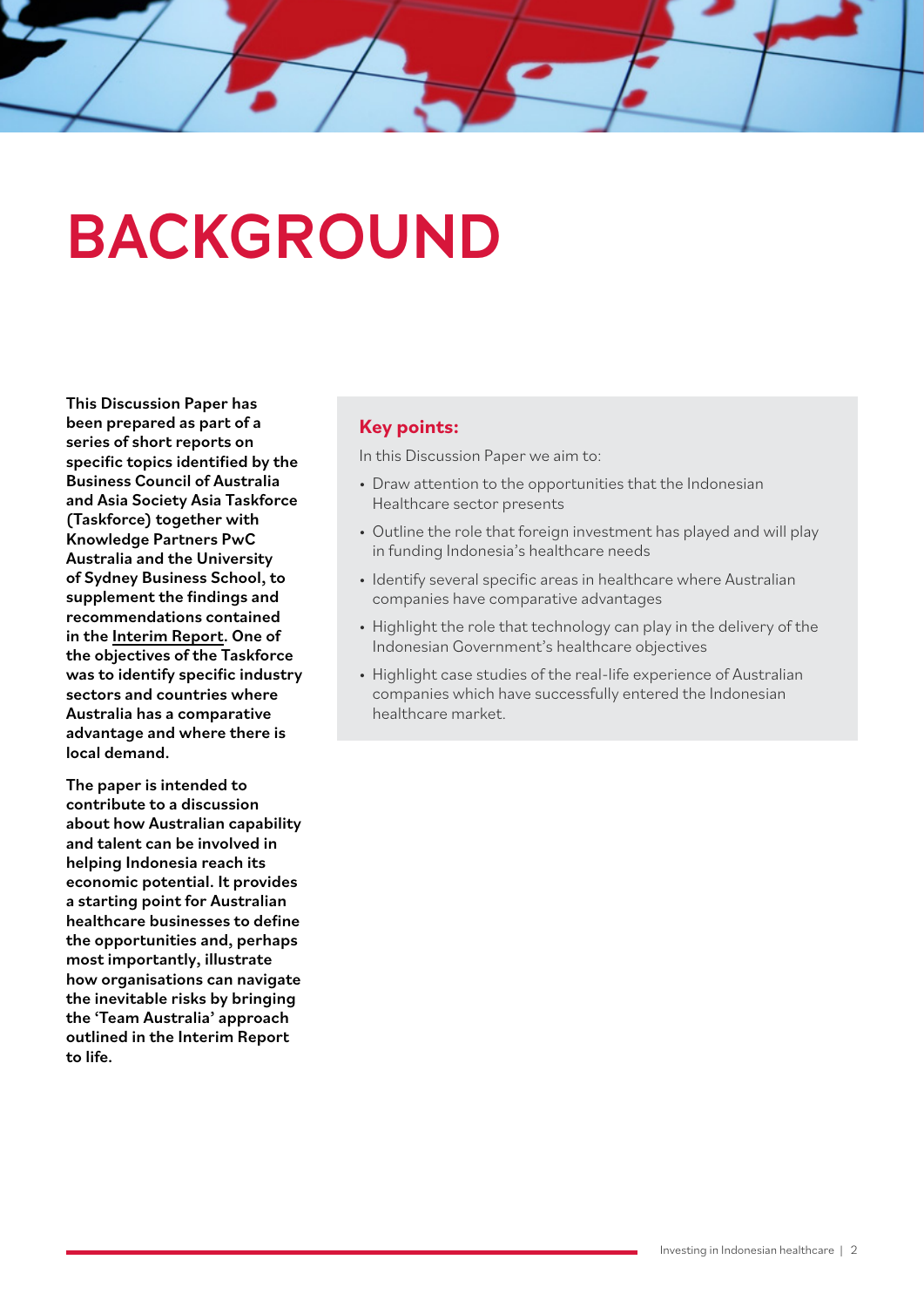# **INTRODUCTION**

The Indonesian economy has achieved consistent economic growth over the last two decades, delivering better social and economic outcomes for its large and everexpanding population of around 270 million people.

Growth in GDP has hovered around 5 percent per year over the last two decades making Indonesia just the fifth Asian economy to join the US\$ 1 trillion club. PwC projects that Indonesia will become the world's fourth largest economy by 2050, up from 16th place in 2017, overtaking a number of advanced economies including Japan, Germany and the United Kingdom.<sup>1</sup>

Ongoing urbanisation will support Indonesia's growth and economic advancements.<sup>2</sup> However, improving overall health outcomes is also a prerequisite for achieving higher and more equal growth.

Indonesia continues to grapple with a high national prevalence of child undernutrition and pronounced inequalities at a subnational level. This is linked to poorer educational outcomes and in the longer term, it is correlated with lower income levels as an adult. The burden of disease also remains high in Indonesia, which can impact the labour force through lower productivity.<sup>3</sup>

Indeed, healthcare is one area where Indonesia lags, with relatively low levels of spending on healthcare per capita.

Unsurprisingly, this translates to lower capacity in healthcare infrastructure compared to its ASEAN peers and neighbours, and that of advanced economies. This is reflected in a number of key indicators, such as hospital beds and doctor-to-population ratios (see Table 1). The COVID-19 pandemic has put a further spotlight on these issues.

Although both government and private sector investment in healthcare has been rising, Indonesia still faces a steep hike in investment to improve health outcomes across the board, particularly as its population continues to grow, which will place additional demands on already under-resourced healthcare systems. Growing affluence brings further challenges in the form of a growing elderly population, chronic diseases, cancer and obesity, and higher expectations of standards of care.

Researchers at Universities Indonesia (UI) estimate that the additional investment in health infrastructure (e.g. hospitals and medical facilities) amounts to between US\$10.2 and US\$16.4 billion per year, in order for Indonesia to achieve adequate capacity levels by 2030.<sup>4</sup> This represents a 20 to 30% uplift on current expenditure levels.

As a strategy to alleviate pressures on existing facilities going forward, the Government of Indonesia's (GoI) is aiming to strengthen primary healthcare as part of its Long-Term National Development Plan (Rencana Pembangunan Jangka Panjang Nasional/RPJMN) 2020-2024. It aims to do so by improving promotive and preventive efforts, particularly in the areas of mother and child health, productive health, nutrition, disease control, community-level initiatives, health systems, drug and food control.<sup>5</sup>

Either way, further increases in private financing of both soft and hard infrastructure will be critical, particularly as the government faces greater fiscal pressures managing the stabilisation and recovery of the economy through the current COVID-19 pandemic. Indonesia has lifted its previous budget deficit-to-GDP ratio of 3% to around 5% to accommodate an US\$ 47 billion stimulus program for 2020, with further increases expected in 2021.

As we explore in this paper, the needs of Indonesia's general population and the increasing demand for quality care from its growing upper-middle class, combine to offer an attractive market for both domestic and foreign investors. This is the case now even more so for Australian firms who will enjoy greater access and investment conditions under the recently ratified economic agreement between Australia and Indonesia - the Indonesia-Australia Comprehensive Economic Partnership (IA-CEPA).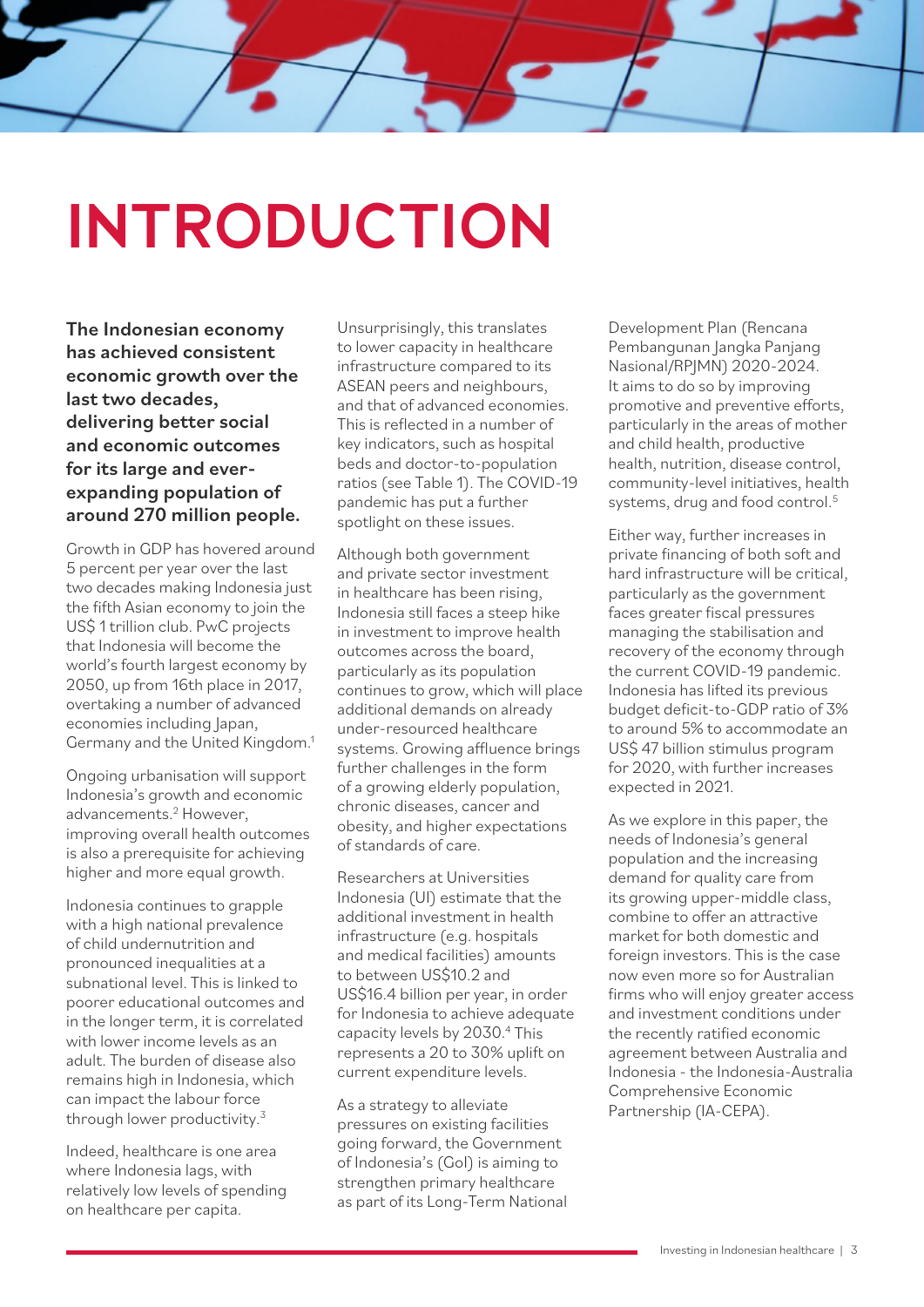



■ Healthcare spending per capita, PPP (in USD, 2017) ■ Healthcare spending (% GDP, 2017)

Source: World Bank



#### Figure 2 Ratio of physicians and hospital beds to 1,000 population\*

Source: World Health Organization (WHO).

\*Latest year of data available in each country for physicians and hospital beds, respectively, are as follows: Indonesia (2018,2015), Philippines (2017,2011), Thailand (2018,2010), Vietnam (2016,2014), India (2018,2011), Malaysia (2018,2015), China (2017,2012), OECD (2017,2013), Australia (2017,2014).

#### Rising private healthcare

Private healthcare already accounts for roughly two-thirds of healthcare expenditure in Indonesia, and growth continues to outstrip that of public spending.<sup>6</sup> For example, between 2014 and 2018, the number of private hospitals in Indonesia increased from 1,476 to 1,830 (a 24% increase), with investments from a number of foreign firms including those from Singapore, the Netherlands, South Korea, and the US. For the same period, the number of public hospitals only increased by 13% from 930 to 1,047 hospitals.

Considering Indonesia's growing middle class, private healthcare providers in Indonesia (both domestic and foreign) are likely to continue to expand their presence in the market.

One indicator of the potential opportunity posed by the Indonesia healthcare market is the significant resources spent annually on outbound medical tourism. As noted in a 2018 report by Oliver Wyman, lack of trust in the local system and infrastructure results in more than 600,000 people a year traveling to neighbouring countries such as Singapore for medical treatment. The report authors estimate that the direct cost of such medical tourism has grown at an annual rate of over 10% since 2006 and is now nearly US\$ 1.9 billion a year. This suggests a key opportunity for private investment to capture the higher end of the healthcare market locally, particularly in light of likely ongoing travel restrictions imposed in response to COVID-19.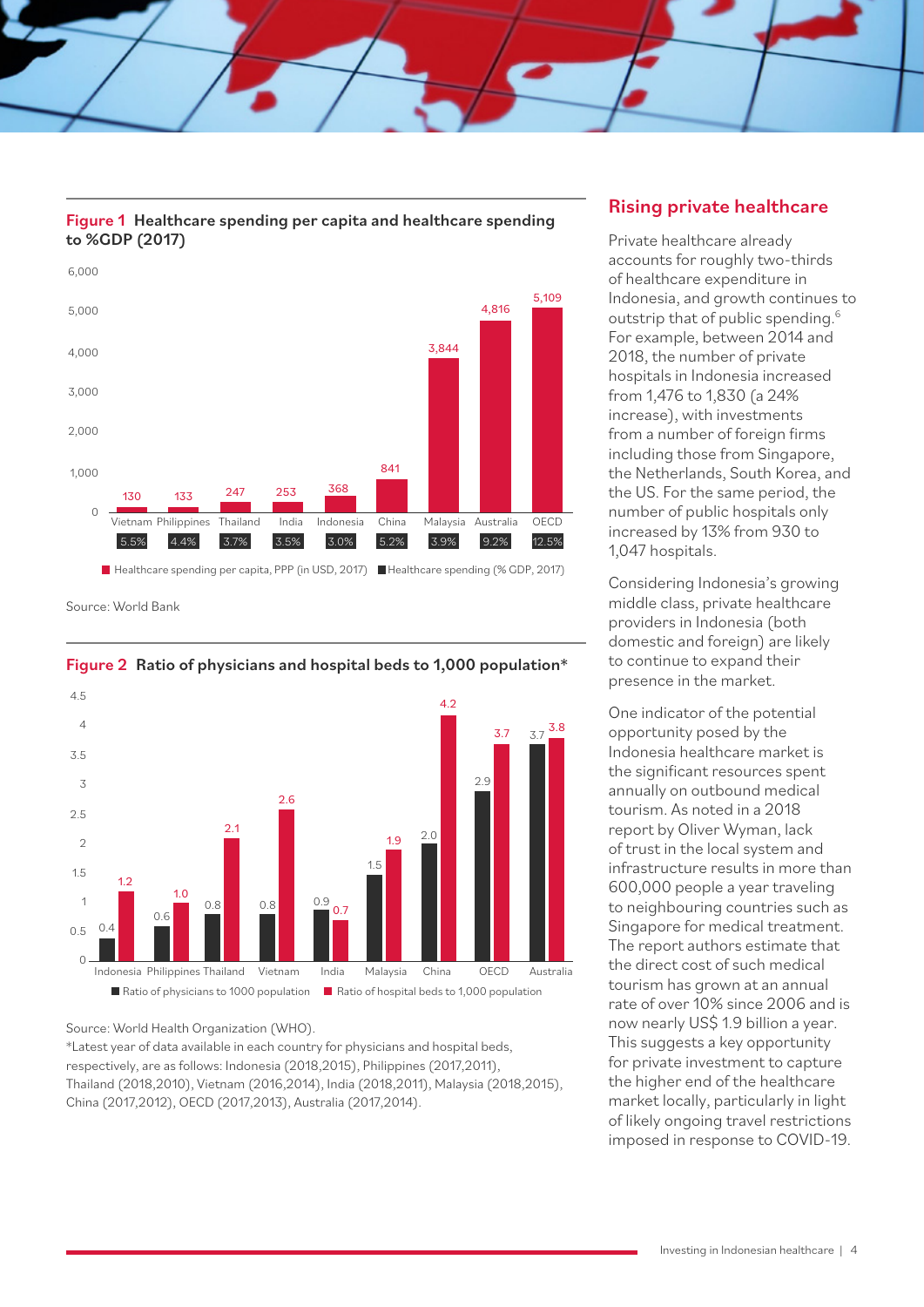#### Financing gap and the role of Public-Private **Partnerships**

The growing dominance of private healthcare is a trend seen across many emerging countries in South-East Asia. Although an increase in the availability of such services, in and of itself, is positive, the main beneficiaries are uppermiddle class Indonesians. The majority of the population rely on access to basic services provided through public hospitals, and some private providers, via the universal health coverage scheme (known as the BJPS).

Although the BJPS will likely put private healthcare within the reach of greater numbers of people over time, Indonesia also needs to ensure that sufficient investment continues to go into public services given that it already faces large disparities in health outcomes between different income levels, as well as between urban and rural areas.7

Unequal geographic distribution of healthcare services puts East Indonesia at the greatest disadvantage. For example, only two-thirds of subdistricts in Papua have a health centre, as compared with all sub districts in regions such as Bali, DI Yogyakarta, and DKI Jakarta. Only 53% of puskesmas (public community health centres) in Papua meet 'basic amenities readiness', compared to 88% of health centres in DI Yogyakarta.8 Such disparities are also found in health personnel resources. The WHO has found that only 12% of health centres in West Papua have sufficient numbers of midwives, compared with 93.9% in Banten.

As the GoI grapples with an increase in spending across many different priority areas, there is considerable scope for public-private partnerships (PPPs) to bridge the funding gap required to raise the level of public care through private sector involvement. PPPs can be used to upgrade facilities, adding much-needed capacity and raising quality. PPPs need not be restricted to infrastructure, which typically accounts for a minority share of all health spending. In the drive for efficiency, many other clinical services could be financed and managed privately, contributing to higher standards and the generation of savings over the long-term.9

The government highlighted PPPs in the most recent Medium-Term National Development Plan ("RPJMN 2020-24") as a key procurement modality to improve private participation in public social infrastructure provision, backed up with sector-level regulations and the funding of a number of hospital PPP feasibility studies. However, further effort will be required to realise a hospital PPP in Indonesia in the future, to overcome key uncertainties such as the affordability of availability payments (from government's perspective), project scope and risks with planning and market alignments.

Indonesia already faces **"**large disparities in health outcomes between different income levels. as well as between urban and rural areas"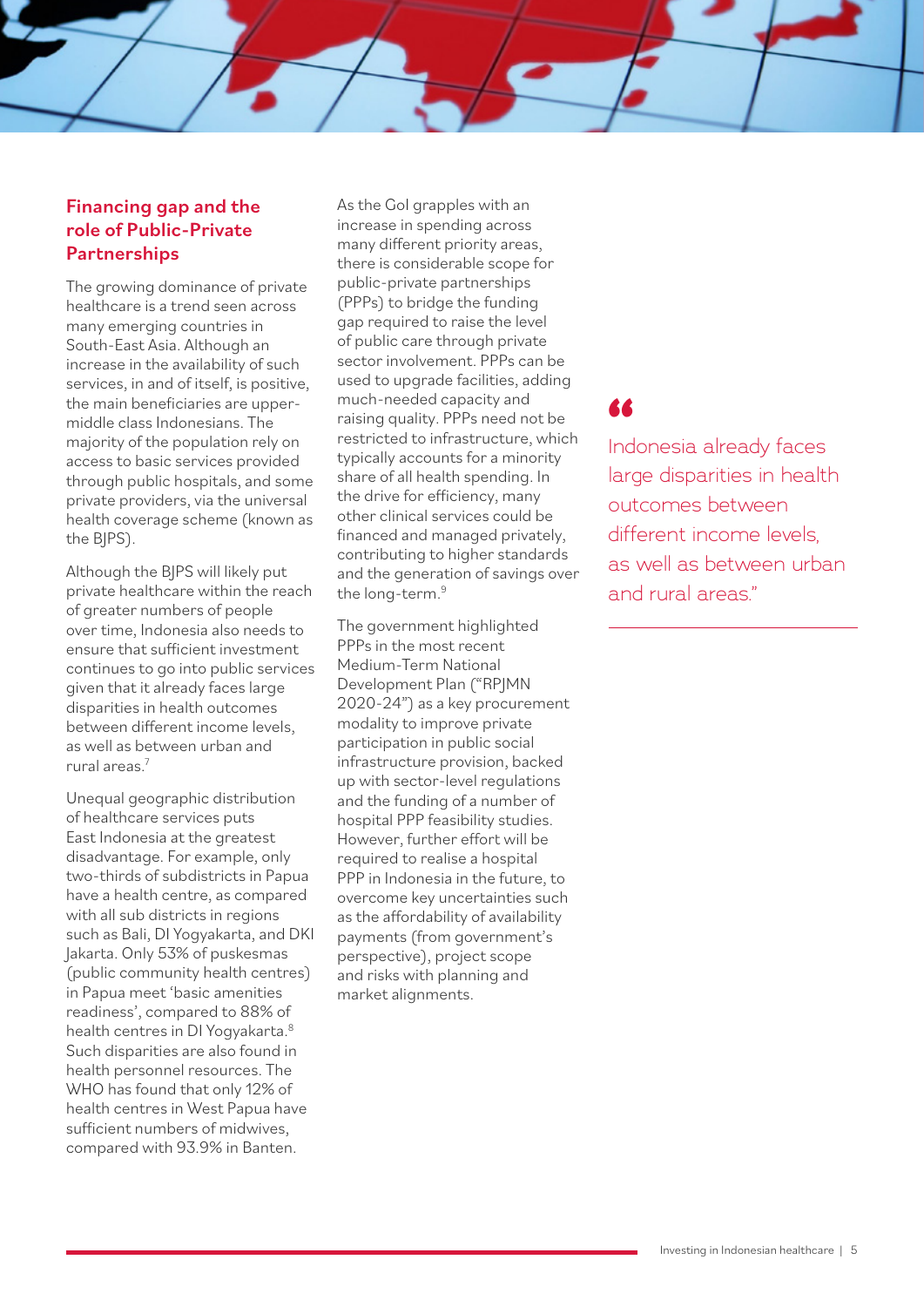#### Increasing market access to foreign investors

Given the issues outlined above, the GoI is acutely aware of the need to open up the sector to foreign private investment. A number of steps have already been pursued such as opening up the sector to foreign investors from ASEAN and more recently from Australia via the ASEAN Economic Community (AEC) and IA-CEPA agreements, respectively (discussed further below).

Foreign direct investment in the sector is growing quickly, and opportunities are increasingly being seized upon by players from Singapore, Australia and China (see Figures 3 and 4).

Foreign investment in greenfield development has been limited as it is perceived as higher risk, with new hospitals taking up to three years for initial planning, regulatory and licensing procedures prior to construction commencing.10

As such, a common entry strategy has been investments in maturing operating assets, to expand or enhance them.

For example, in 2018 Singaporebased private equity firm Kendall Court took a majority stake in the Indonesian company Mandaya Medical International, to enable the expansion of a large hospital in Jakarta.

As noted above, PPPs have the potential to be another investment modality for foreign investors. It would presumably require participation in the BJPS (which is currently optional for private providers), thus requiring flexible and innovative approaches particularly with regards to cost management and market segmentation.<sup>11</sup>



Source: BKPM 2019, National Single Window for Investment

#### Figure 4 Sources of FDI into Indonesian healthcare, by country, as at 2019



Source: BKPM 2019, National Single Window for Investment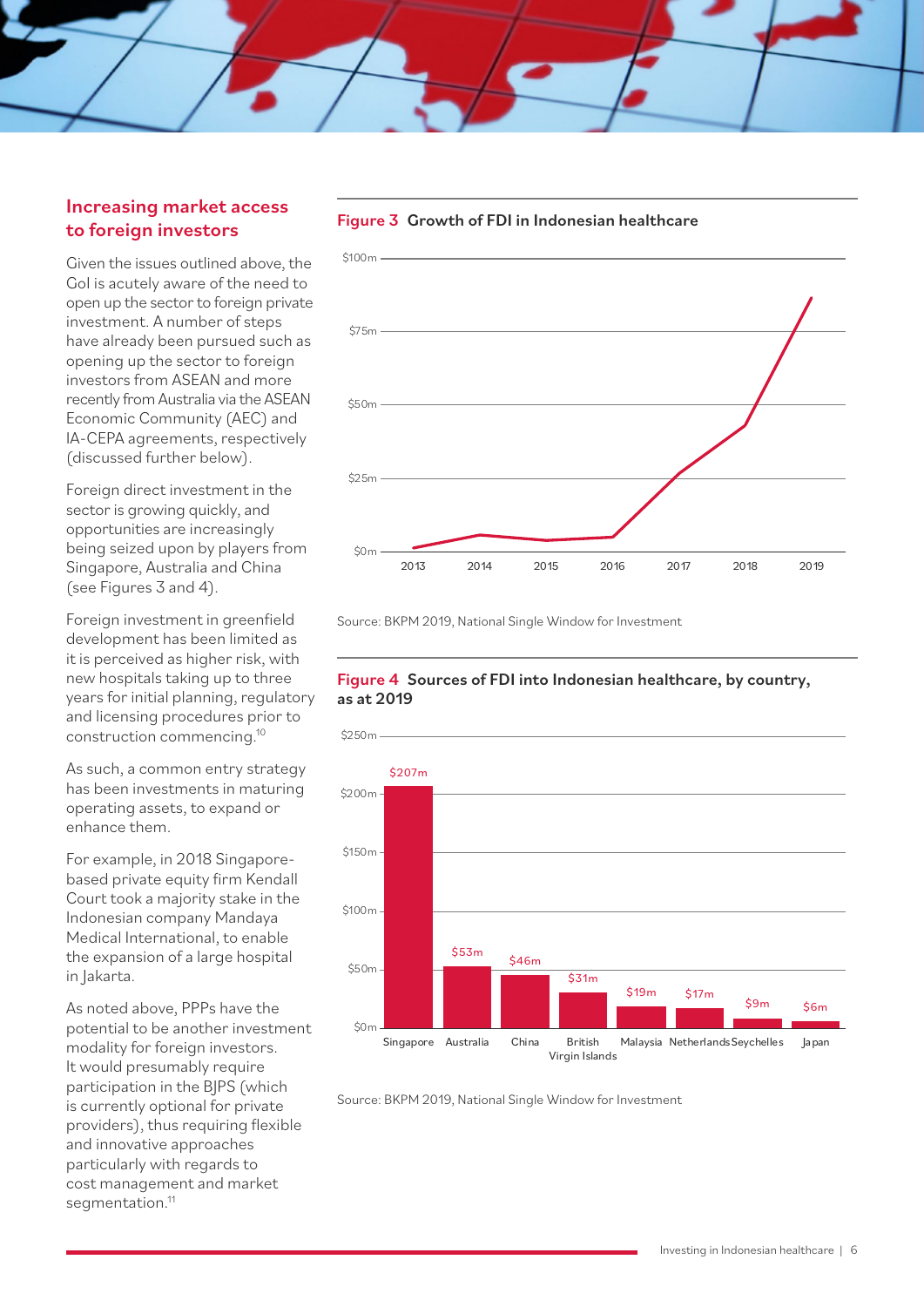### Challenges remain

There are a number of factors which cumulatively hinder foreign investment. One of the main ones is the availability of physicians to ensure standards can be met. This would be less of an issue if Indonesia were more open in allowing the practice of foreign medical professionals.

The GoI has so far taken some small steps to relax restrictions, with a certain number of foreign specialists now allowed to practice on limited two-year passes. However, the pool of incoming doctors is constrained by other barriers such as language tests. Either way, Indonesia will also need to address internal constraints to local capacity development, such as the adequacy of its own training facilities. As discussed later in this paper, the IA-CEPA provides a greater window for Australia's TVET sector to help fill this gap.

#### Opportunities for Australian firms

Australia has long been a leader in the global healthcare market, and is recognised for its world-class healthcare system, its high-quality healthcare education and training capabilities, and for its leading role in the research and development of medical devices and technology.

More Australian companies though should be well positioned to capitalise on the growing opportunities in the sector, while assisting Indonesia to develop its healthcare capacity. The following areas have been identified as areas where there is good alignment between Australia's comparative advantages and Indonesia's needs.



#### **1. Development or expansion of hospitals and other healthcare facilities**

While Indonesia is severely lacking in hospital capacity, Australia on the other hand has delivered world leading design, construction and operational management of healthcare facilities, including coordination of end-to-end solutions.

The IA-CEPA allows for up to 67% Australian ownership in hospitals, medical and dental clinics as well as residential and aged care with no geographic limitation. This provides a significant advantage over other foreign investors, who are currently limited to large hospitals in eastern Indonesia (excluding Makassar and Manado). Australian investors will be able to invest in any location, even the main cities of Jakarta and Surabaya, and importantly will be able to scale up their investment over time to meet scale requirements. Likewise, the 67% restriction should not be disadvantageous as there are considerable benefits and synergies from working with a competent local or regional healthcare provider, as has been the case for Ramsay and other foreign investors.

At present, Ramsay Health Care is the only Australian healthcare company operating hospitals in Indonesia, where it operates three hospitals through a joint venture arrangement with the Malaysian multinational conglomerate Sime Darby Berhad.

Ramsay will soon be joined by two other Australian companies, Docta and Aspen Medical, who have recently entered into a US\$1 billion deal with state-owned enterprise PT Jasa Sanara to build and operate 650 healthcare clinics and 23 hospitals in West Java.<sup>12</sup>

#### **2. Provision of specialized health services/facilities to treat non-communicable diseases (NCDs)**

Through investment in hospitals, Australian providers will have the opportunity to improve disease prevention and control.

Due in large part to the negative impacts of urbanisation and lifestyle changes – and one of the highest smoking rates in the world – Indonesia faces a major challenge to address the rapid rise of NCDs such as cardiovascular, respiratory and digestive diseases as well diabetes and cancer. Australia is a world-leader in preventive and protective health policy and programs, with specific expertise in areas such as diabetes prevention, smoking-related illness, as well as addressing infectious disease threats.

#### **3. Assistance with aged-care facilities and treatment**

Indonesia has a young population relative to its more advanced neighbours, such as China, but it is entering the early stages of an aging population.<sup>13</sup> Disability rates for elderly people are relatively high, with an increased incidence of chronic diseases such as heart disease, strokes, hypertension and diabetes. There is limited availability of geriatric clinics and nursing homes in Indonesia, typically concentrated in larger urban areas, and their capability to provide comprehensive nursing and geriatric medical services is likewise limited.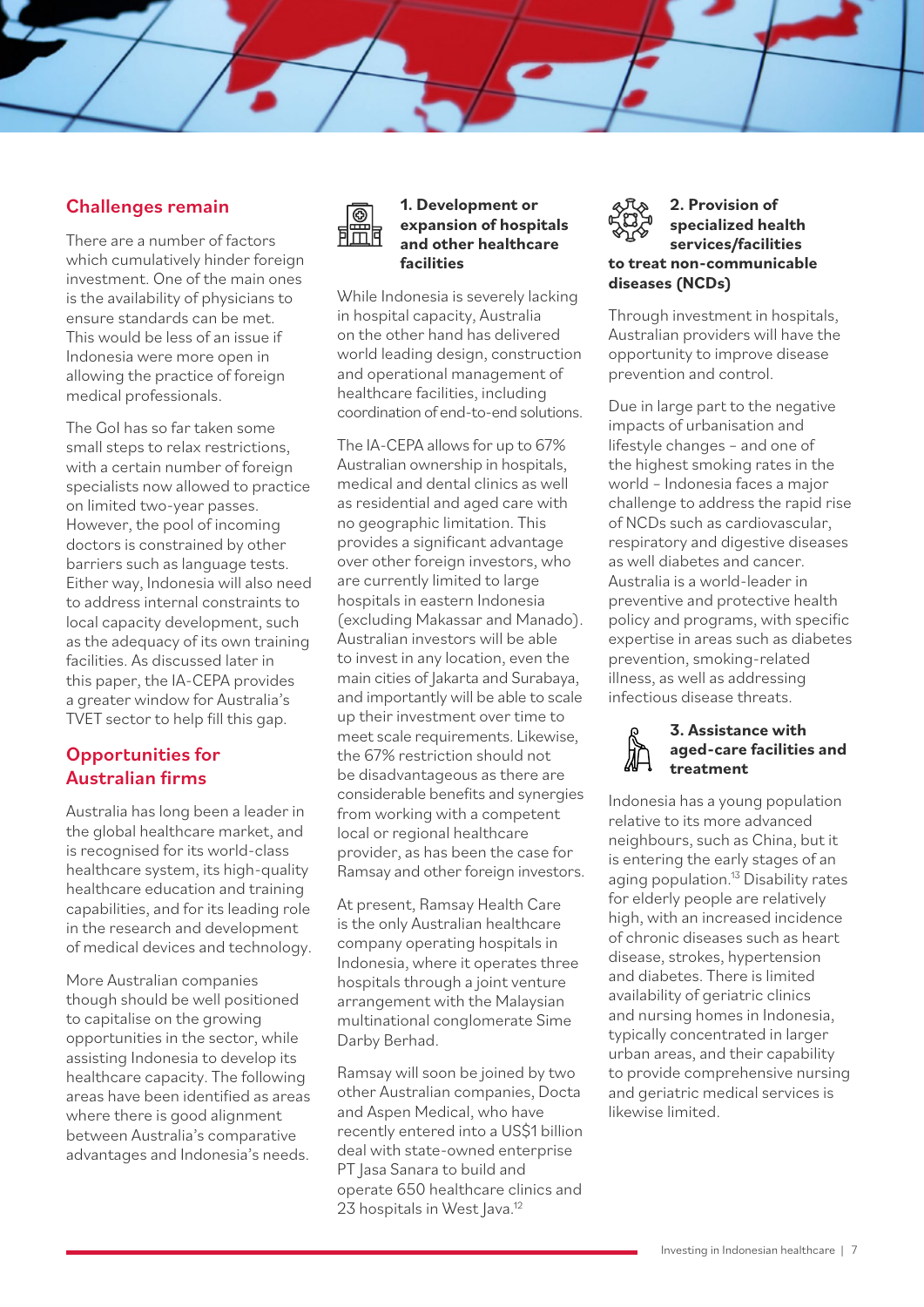There is a considerable opportunity to leverage Australian expertise in aged care and geriatric services and to provide training for nurses and caregivers, in order to improve the delivery of services across the archipelago.

Indonesia is also seeing the emergence of senior living homes, with high-quality facilities and management services, proving that there is a relatively untapped appetite for such services as pre-existing cultural norms with respect to aged care start to shift.

This presents opportunities for Australian companies with experience in aged care to partner with major developers in Indonesia who are better placed to handle the land and property aspects of such ventures. One Australian company which has stepped into this space is Living Well, which operates a number of premium 'club houses' for seniors, in partnership with the Indonesia conglomerate Ciputra Property.



### **4. Medical technology**

Australia is also a world leader in the development of health technology and medical devices, but to date has little penetration into Indonesia's large and rapidly expanding market for medical devices and laboratory equipment. which is forecast to pass US\$ 1.9 billion by 2024, despite 90% of devices being imported.<sup>14</sup> According to Austrade, business opportunities primarily exist in surgical equipment, highintensity focused ultrasound, radio immunotherapy and clinical laboratory equipment used for diagnostic tests, particularly for molecular

diagnostics, microbiology, and immunochemistry testing and genetics testing.15

In a separate Asia Taskforce Discussion Paper "Insights, Outreach and Brokering: Taking Australia's Healthcare Innovation Advantage to Indonesia", the Australia-Indonesia Centre uses the Monash Technology Precinct as a case study in how Australia's healthcare innovation precinct capabilities in healthcare technology, medical services, healthcare and pharmaceutical infrastructure can be leveraged to support Indonesia's health-related challenges.



Indonesia is considered to have the largest digital economy in SouthEast Asia, built on its large and young population and high penetration of smartphones and the internet. Such a customer base has provided fertile ground for the growth of digital healthcare providers over the last 5 to 10 years, which are helping to overcome many of the issues in traditional healthcare models related to cost, efficiency and geographic inequalities.

There are opportunities for the export and delivery of Australian healthcare IT solutions where Australian experience aligns with Indonesia's needs. For example, the extent of Australia's own rural and remote communities has necessitated the development of solutions like telehealth and telemedicine. Australia has also been developing digital systems for broader applications, like medical databases.



#### **6. Building Indonesia's healthcare workforce through training and exchange programs**

As noted, Indonesia needs to train more doctors and nurses to improve ratios and quality of care.

Australia is home to many of the world's leading universities in health education. It also has leading vocational training programs to develop world-class multi-disciplinary teams. Through the IA-CEPA there is also scope to tap into the considerable training capacity of Australia's vocational education and training facilities ("TAFEs") and other registered training organisations ("RTOs") to deliver accredited training for nurses, administrators and other healthcare skilled and semi-skilled personnel such as orderlies and nursing assistants. Accreditation recognised across both countries opens up the opportunity for training and exchange programs in either country, and potentially for the supply of much needed aged-care and child-care workers in Australia.

Cooperation has already begun in this area. The University of Tasmania have partnered with the University Gadjah Mada to create an 18 month joint Masters of Nursing program. Eligible students are funded by the Indonesian government through the Indonesia Endowment for Education (*Lembaga Pengelola Dana Pendidikan*).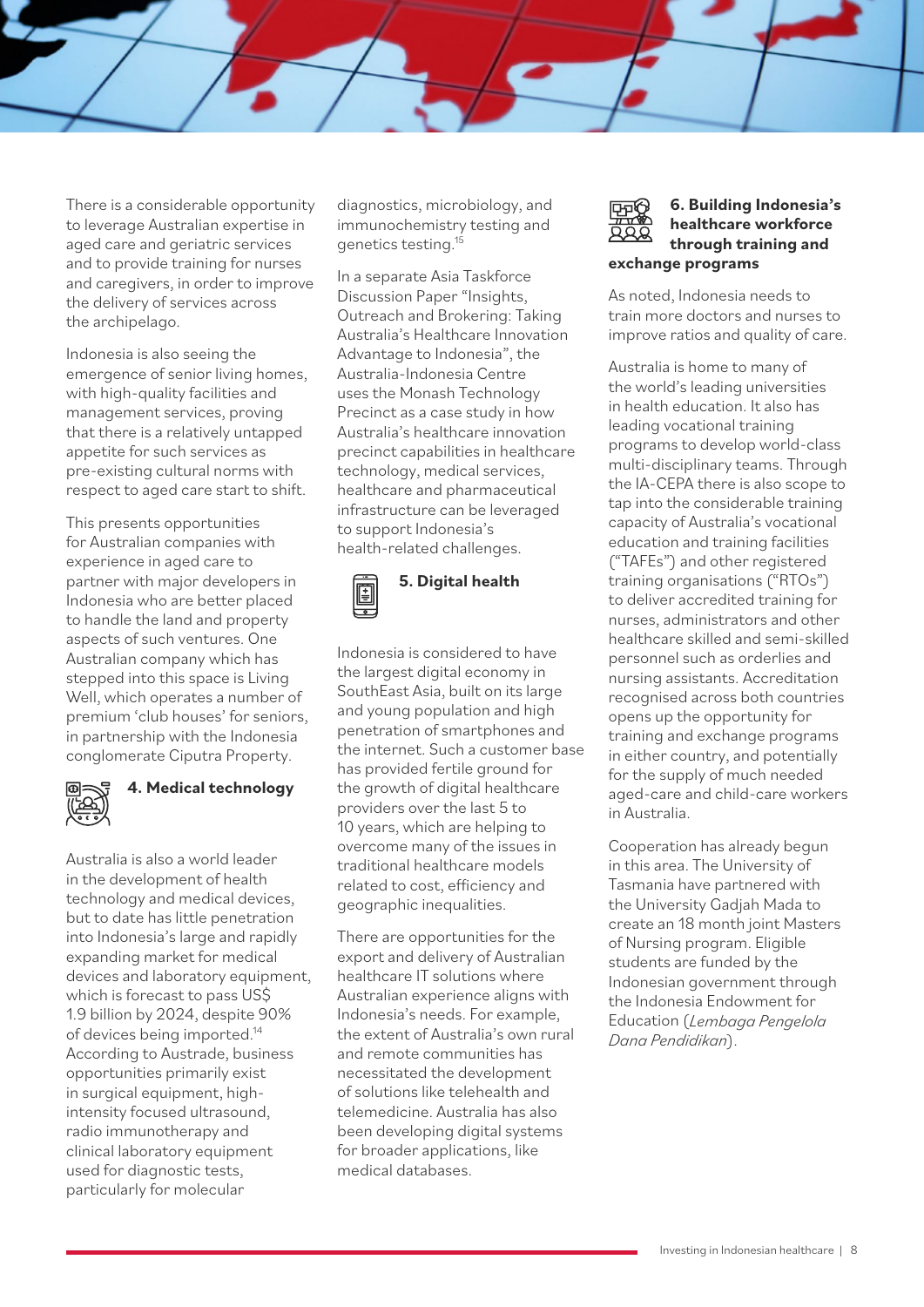## **NOTES**

- 1. PwC 2017, How will the global economic order change by 2050? Note that in PwC's analysis, Indonesia is projected to rank fourth place in 2050 when measured in either Purchasing Power Parity or Market Exchange Rate terms
- 2. World Bank 2018, Indonesia Database for Policy and Economic Research
- 3. WHO 2017, The State of Health Inequality in Indonesia
- 4. LPEM FEB UI & JICA 2020, Estimating Social Infrastructure Needs in Diverse and Dynamic Asia. The investment gap has been estimated based on the cost of Indonesia expanding its stock of hospital and medical facilities to achieve a ratio of 3.5 beds per 1,000 population, the minimum recommended by the WHO.
- 5. Ministry of Health Indonesia 2020, Rencana Strategis Kementerian Kesehatan Tahun 2020-2024
- 6. Ministry of Health Indonesia 2019, Indonesia Health Profile 2019
- 7. WHO 2017, *The State of Health Inequality in Indonesia*
- 8. Ibid. Basic amenities readiness is defined as having the basic services required to provide medical care, such as electricity, water and sanitation, private room, toilet, communication, computer with internet, and transportation.
- 9. PwC 2017, Build and Beyond: Bridging the Gap
- 10. PwC 2017, Build and Beyond: Bridging the Gap
- 11. Private hospitals may choose whether they want to cooperate with JKN operator (i.e. Badan Penyelenggara Jaminan Sosial Kesehatan, BPJS Kesehatan) to be able to serve JKN market. However, in the case of emergency, all private hospitals, regardless of the presence of such cooperation or not, must treat BPJS patients. Once the patients are in a stable condition, then the hospital should refer to other hospital that cooperate with BPJS Kesehatan.
- 12. Australian Financial Review 2020, Aspen Medical, Docta ink \$1.3bn Indonesia healthcare deal.
- 13. UNFPA 2014, *Indonesia on the Threshold of Population Ageing*
- 14. Austrade 2019, Healthcare to Indonesia Trends and Opportunities Data from the Indonesian Health Ministry
- 15. ibid.